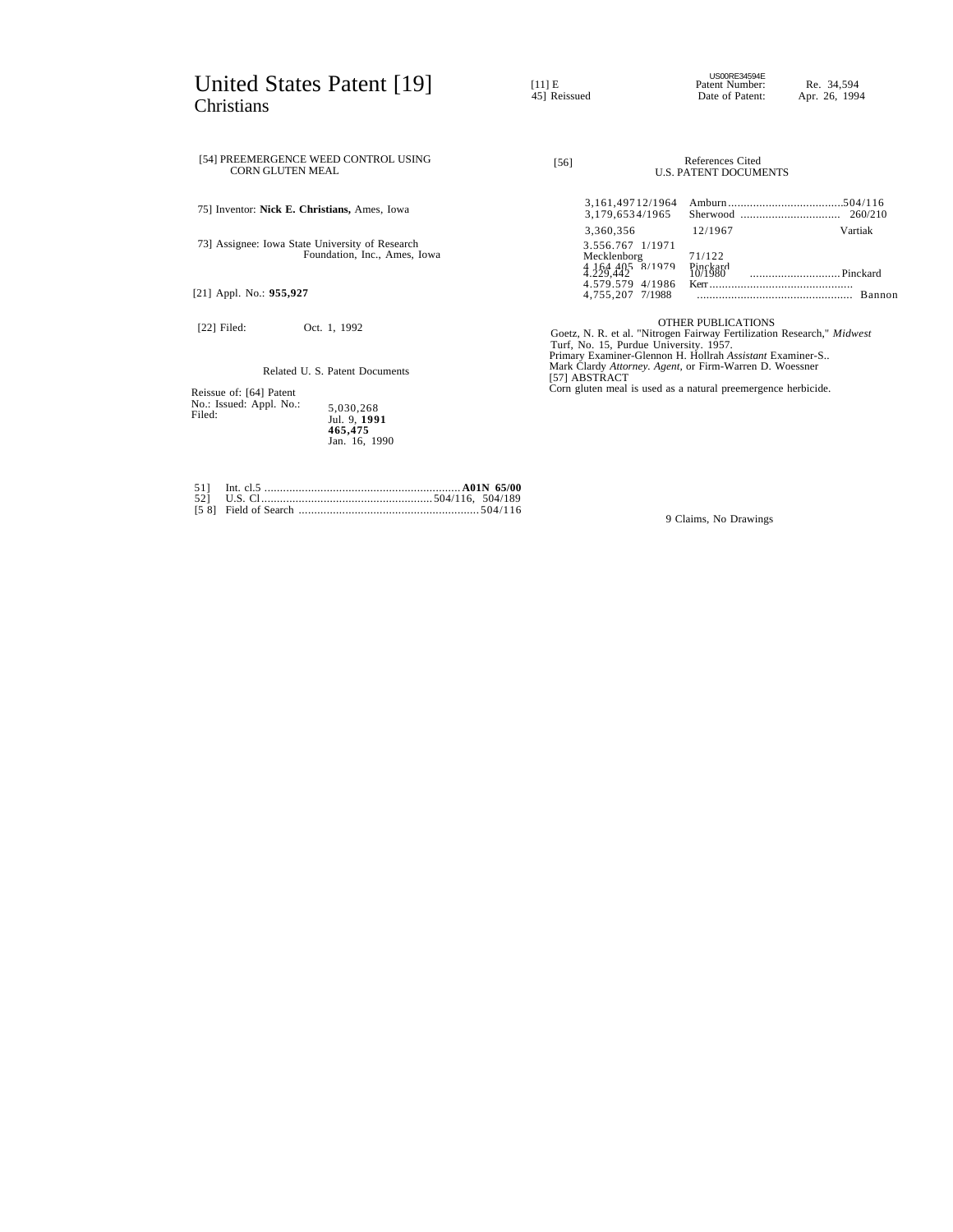#### PREEMERGENCE WEED CONTROL USING CORN GLUTEN MEAL

Matter enclosed in heavy brackets [ ] appears in the original patent but forms no part of this reissue specification; matter printed in italics indicated the additions made by reissue.

This is a reissue of US. Pat. No. 5,030,298

## FIELD OF THE INVENTION

This invention relates to a natural herbicide which may be applied to soil plots to achieve preemergence weed control as a substitute for chemical herbicides or I as a supplement to chemical herbicides to reduce their concentration in the environment.

#### BACKGROUND OF THE INVENTION

is commonplace. Chemical herbicides are a large business, and involve millions of pounds of herbicide applied directly to the soil on an annual basis. An effective herbicide must not only control undesirable plants, dubbed weeds, but must also control them in a selective manner so that desired plants will grow. Preemergence herbicides refer to those which must be applied before the weed emerges from the soil.

many herbicides, including many preemergence herbicides have come under disfavor as chemical pollutants. This is especially true in areas of the country where these preemergence herbicides are applied in large quantities. It has now come to be recognized by many groups and associations, including the Environmental Protection Agency, that these preemergence herbicides may have an undesirable poluting effect, not only on the soil, but on the level of contamination in ground water, etc.

There is, therefore, a real and continuing need to develop natural herbicides. As used herein natural herbicides refers to herbicides that come naturally from available growing, safe substances. One example of natural treatments for soil includes biological controls such as the addition of specific bacteria to accomplish a desired result. Another more common example of natural product application to soils would be manure as a fertilizer.

Natural herbicides would have a distinct advantage in that they would be safe materials, and materials which would not cause any concern for possible contamination of ground water from runoff of soil movement.

Accordingly, it is a primary objective of the present invention to provide a natural preemergence herbicide useful in controlling weeds such as crabgrass, smart weed, barnyard grass, etc.

Another objective of the present invention is to provide a natural preemergence herbicide from corn gluten meal extracted from corn meal.

Another objective of the present invention is to provide a natural corn gluten meal preemergence herbicide which can be used as a substitute for chemical herbicides or as a supplement to chemical herbicides to reduce their concentration in the environment.

A still further objective of the present invention is to provide a method and means of preemergence control of annual grass weeds.

2 The method and manner of accomplishing each of the above objectives, as well as others, will become apparent from the description of the invention which follows hereinafter.

## SUMMARY OF THE INVENTION

In accordance with this invention, preemergence weed control is accomplished by applying to a soil plot, prior to weed emergence, a accomplished by applying to a soil plot, prior to weed emergence, a<br>herbicidally effective amount of corn gluten meal. Corn gluten meal,<br>when applied in this pre-emergence manner functions to selectively<br>inhibit annual gra

## DETAILED DESCRIPTION OF THE INVENTION

As earlier stated, this invention involves preemergence weed control. Preemergence, as those skilled in the art know, refers to weed control substances which must be applied before emergence of the annual grassy

The use of herbicides to control undesirable weeds in a selective fashion weeds, usually in the Spring. There are of course many commercially available preemergence chemical controls. In accordance with this invention, a preemergence weed control which is natural and not subject to the ordinary environmental risks is provided. The natural

> weed control substance of the present invention is corn gluten meal. Corn gluten meal is a fraction extracted from corn meal. When the corn gluten meal is applied to a soil plot prior to weed emergence in a small but herbicidally effective amount, it will selectively

In recent times, especially since environmental awareness has increased, inhibit undesirable plants such as annual grassy weeds. Plants known to be effectively inhibited in a preemergence manner by the application of corn<br>gluten meal include, but are not necessarily limited to crabgrass, creeping<br>bentgrass, smart weed, barnyard grass, Bermuda

> grass and tall fescue. The amount of corn gluten meal which can be applied can vary over a wide range, but is generally within the range of a concentration from about 5 lbs/1000 sq. ft. to about 40 lbs./1000 sq ft. preferably from about 10 lbs./1000 sq. ft. to about 30

Ibs/1000 sq. ft. and optimally, to about 20 Ibs./1000 sq. ft.

The manner of addition of the corn gluten meal is the same as any other conventional preemergence herbicide and it can be applied by the use of a conventional lawn

fertilizer spreader. It can be in the forte of a dust, powder, pellets, etc.

Corn gluten meal is a commercially available material extracted from corn meal. It is commercially available from many sources such as Grain Processing Corporation of Muscatine, lowa, 52761. Generally, as those skilled in the art know, corn gluten meal is made by drying the liquid gluten stream separated from corn during corn wet milling processing. While its composition can vary, it commonly contains about 60% protein

 and is rich in xanthophills. It is a mixture of protein, lipid, carbohydrate and ash material. While corn gluten meal is known, and has been commercially available, in the past its primary usage has been as a feed substance for use with broilers, etc.

 It is important to note in accordance with the present invention that the material applied as a preemergence herbicide is corn gluten meal, not corn meal. Corn gluten meal, as earlier stated, differs considerably from corn meal in that it is extracted material made by drying

i the liquid gluten stream separated from corn during the corn wet milling processing. Thus, it represents a fortified material in comparison with corn meal. Corn meal

itself has been tried as a preemergence herbicide for use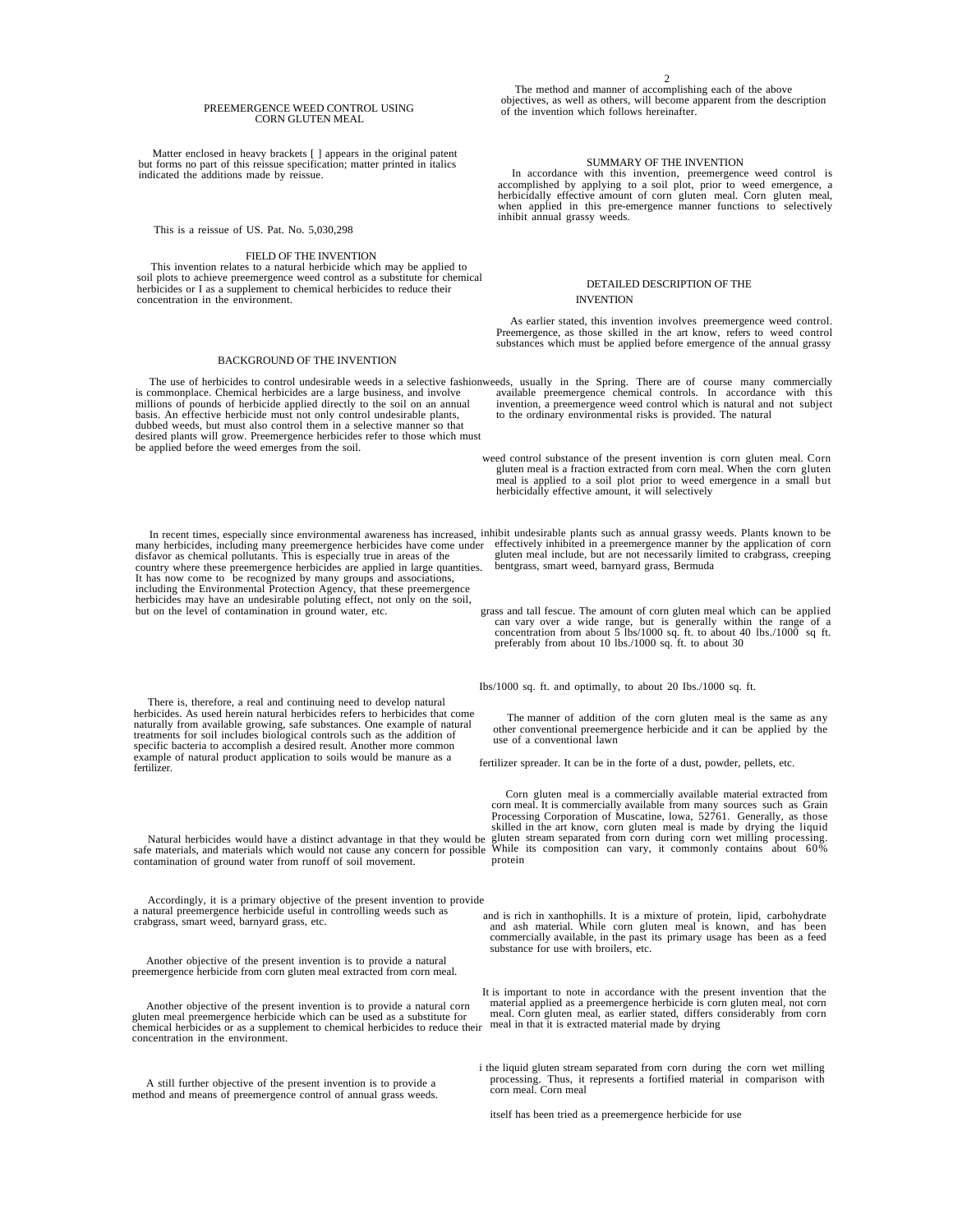in the present invention. Corn meal is somewhat effective, but corn gluten meal is much more effective.

It is not known precisely why corn gluten meal functions effectively as a natural preemergence herbicide. While applicant does not wish to be bound by any theory, based upon investigations to date, it is believed that the corn gluten meal when applied to a soil plot, selectively stops root the development of annual grassy weeds almost precisiely at the time of germination. As a result, as soon as the plant begins to grow, it will undergo ro plant. As a result, it dies from the lack of root growth. It is possible that some as of yet unidentified allelopathic compound is present in the corn gluten meal. If this be the case, it may also be possible to isolate the compound, and use it in a highly fortified manner. Alternatively, such a compound could be chemically synthesized and used or perhaps even produced biotechnically by bacterial substances.

pot. In fact, the gluten improves plant growth, likely as a result of nitrogen release from protein. Trials with other plants species have shown that the inhibitory substance in the gluten mead is effective in preventing

 the establishment of crabgrass, smartweed, barnyardgrass, Kentucky bluegrass, perennial ryograss, tall fescue, smooth bromegrass, and bermudagrass seed.

The information gathered from these example studies indicates that an allelopathic compound may exist in

 corn grain that has the ability to inhibit the establishment of a variety of plant species by stopping root formation during germination. This compound also seems safe for use on plants that have already been established.

## EXAMPLE 3

In the following example, corn gluten meal was compared with Milorganite, a natural and long commercially available nitrogen source. They were compared

in a crabgrass germination study.

In particular, crabgrass was seeded at a rate of 0.20 grams in 4"X4" pots and in a preemergence manner, certain levels of addition, namely 0 for a control, 2 grams, 4 grams, 6 grams, 8 grams, 10 grams and 12

As those skilled in the art know, preemergence herbicides are critical for application prior to weed emergence. The precise time of application will vary, depending upon the area of the country in which the natural herbicide grams of both corn gluten meal and Milorganite were added to the surface of the present invention is applied and the weed species involved, but in general. for areas of the Midwest, application must be prior to May 1st of any growing season.

of the crabgrass seeded pots. The pots were grown and watered and the number of crabgrass plants were periodically observed. The following table illustrates the number of plants observed and the date and time of observance.

**IADLE** 

It is possible that other extracts of other grain meals may function in a similar manner, although others have not yet been tested. However, one such apparent material for possible use would be soybean meal.

The following examples are offered to illustrate the present invention, namely use of corn gluten meal as an effective natural preemergence herbicide.

#### EXAMPLE I

CRABGRASS CONTROL IN KENTUCKY BLUEGRASS TURF TREATED WITH CORN GLUTEN MEAL AND MILORGANITI 4.0 0.5  $1.0$ 2.0 CON-LBS  $LBS$ LB5 1 BS N N N **TROL** N 13 ORN GLUTEN MEAL 33 **Lo** 32 B) 81 75 Sé 53 24 **IILORGANITE** 

To investigate the effect of cornmeal substances on seed germination, a greenhouse study was conducted. Samples of (1) industrial corn starch, (2)

corn gluten meal, (3) dried corn germ, (4) corn seed fiber, and (5) cornmeal<br>were applied to the surface of 16 square inch pots. The treatments included a<br>control of each of the 4' material at 7 grams, 14 grams, and 28 gr component. All pots were seeded with creeping bentgrass. It can be seen from the above Table that corn gluten meal effectively functions to selectively inhibit crabgrass germination whereas a common natural nitrogen source, long commercially available Milorganite, does not act to the same extent.

What is claimed is:

1. A method for selectively inhibiting growth of un

| The results of this study clearly showed that the component of the corn<br>that contains the greatest concentration of the inhibitory substance is the<br>corn gluten meal. All rates of this product completely inhibited the<br>establishment of creeping bentgrass. Autoclaving has no effect, indicating<br>that the inhibitory substance is heat stable. It was observed in the<br>greenhouse trial that the effect of the corn materials is not to stop<br>germination, but to stop root formation of the germinated seed. Germination<br>occurs, but the seedling dies in a matter of days because of the lack of a root 3. The method of claim 2 wherein the corn gluten<br>system. | desirable annual and certain perennial grassy plants in<br>an area containing an established plot of desirable<br>grassy plants, said method comprising:<br>applying prior to emergence of undesirable grassy<br>plants to said area at a concentration of application<br>which selectively inhibits growth of undesirable<br>plants, corn gluten meal.<br>2. The method of claim 1 wherein the corn gluten<br>meal is applied at concentrations of from about 5<br>Ibs./1000 sq. ft. to about 40 Ibs/1000 sq ft.<br>meal is applied at a concentration of about 20 Ibs/1000<br>sq. ft.<br>4. The method of any one of claims 1, 2 or 3, wherein |
|---------------------------------------------------------------------------------------------------------------------------------------------------------------------------------------------------------------------------------------------------------------------------------------------------------------------------------------------------------------------------------------------------------------------------------------------------------------------------------------------------------------------------------------------------------------------------------------------------------------------------------------------------------------------------------------------|--------------------------------------------------------------------------------------------------------------------------------------------------------------------------------------------------------------------------------------------------------------------------------------------------------------------------------------------------------------------------------------------------------------------------------------------------------------------------------------------------------------------------------------------------------------------------------------------------------------------------------------------------|
|                                                                                                                                                                                                                                                                                                                                                                                                                                                                                                                                                                                                                                                                                             |                                                                                                                                                                                                                                                                                                                                                                                                                                                                                                                                                                                                                                                  |
|                                                                                                                                                                                                                                                                                                                                                                                                                                                                                                                                                                                                                                                                                             | the desirable grassy plants are bluegrass turf.<br>5. A method for selectively inhibiting growth of undesir-                                                                                                                                                                                                                                                                                                                                                                                                                                                                                                                                     |

### EXAMPLE 2

In further greenhouse trials, it was observed that from 6 to 8 grams of corn gluten meal on a 16 square inch pot was sufficient to stop the establishment of creeping bentgrass. Corn gluten meal applied to established Kentucky bluegrass (Poe pratensis) had no detrimental effects at *able plants in a plot of desirable plants said method com*<br>*prising:*<br>*prising:* 

> *applying corn gluten meal to said plot, prior to emergence of said undesirable plants at a concentration of*